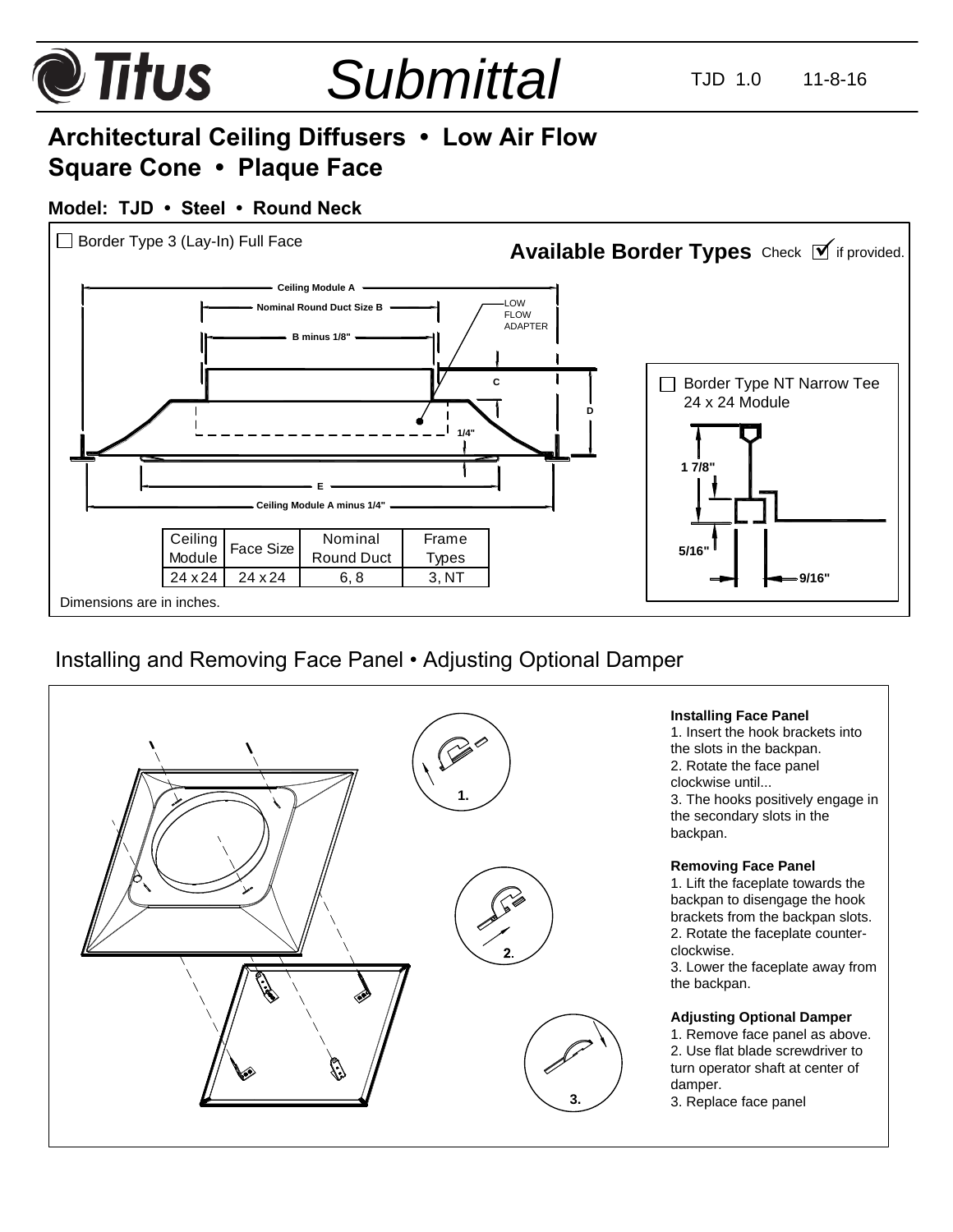# Accessories (Optional) check **M**if provided.



Model D-100 damper is available in duct sizes 6, 8, 10, 12 and 14 inch duct sizes only.

Dimension "A" in Inches, for Dampers Shown

| <b>Accessories</b> | <b>Nominal Round Duct Sizes</b> |      |      |      |      |      |     |
|--------------------|---------------------------------|------|------|------|------|------|-----|
|                    | 6                               |      | 8    | 10   | 12   | 14   | 15  |
| <b>D-75</b>        | 23/8                            | 27/8 | 31/4 | 41/8 | 47/8 | N/A  | N/A |
| <b>AG-75</b>       | 23/4                            | 31/4 | 35/8 | 41/2 | 53/8 | 23/4 | -3  |
| AG-85              | 21/2                            | 3    | 31/2 | 41/2 | 51/2 | 61/2 |     |
| AG-65              | 33/8                            | 4    | 41/2 | 51/2 | 71/8 | 85/8 | 9   |
| D-100              |                                 |      |      |      |      |      | N/A |
| AG-100             |                                 |      |      |      |      |      | N/A |

Notes:

Model D-100 and AG-100 dampers have radial blades that slide in a horizontal plane. For that reason, no opening clearance "A" is dimensioned.